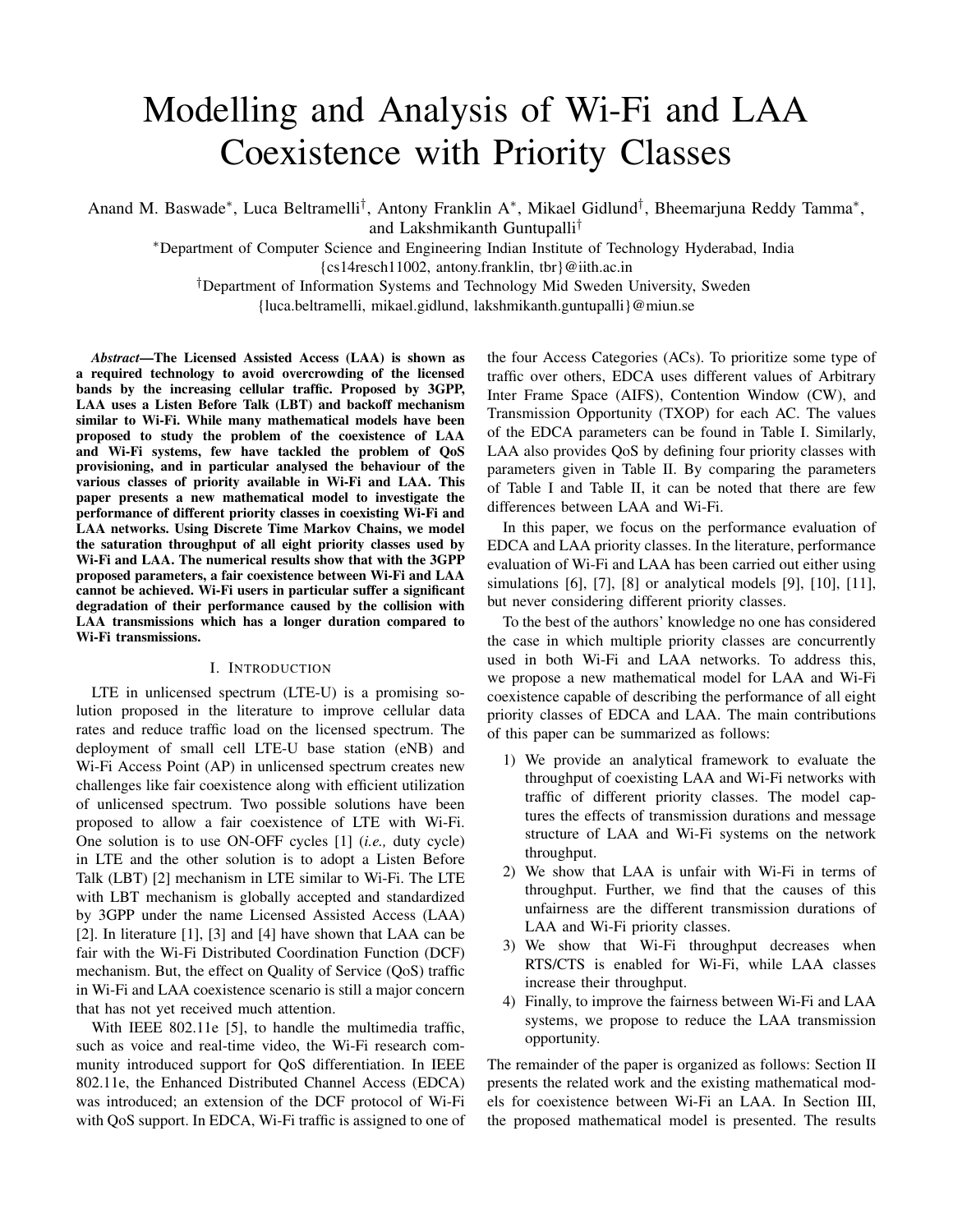obtained from the mathematical model are reported in Section IV. Conclusions are provided in Section V.

# II. RELATED WORK

In recent years there has been a lot of effort to study how to make LTE operate in the unlicensed spectrum without being unfair towards other technologies in unlicensed bands, namely Wi-Fi. In [3], it has been shown that directly using LTE in the unlicensed spectrum significantly degrades the performance of neighbouring Wi-Fi users. The schedule based transmission of LTE needs to be changed if we want to have fairness in the unlicensed band. LBT [2], [12] and CSAT [1] methods have been proposed to allow LTE to fairly coexist with Wi-Fi. For a in-depth analysis of the benefits and challenges of LTE and Wi-Fi coexistence in unlicensed band, we refer the reader to [13]. In [9] and [11] mathematical models of Wi-Fi and LAA have been proposed based on the famous Bianchi model [14]. In all of them the authors studied the problem of coexisting Wi-Fi and LAA nodes without considering different priority classes and different transmission durations. Moreover, previous works have underestimated LAA throughput by assuming that in case of a collision with Wi-Fi the whole frame would be lost. In reality, we argue that in case of collision with short Wi-Fi transmissions only the first subframe would be lost. In [10], an analytical framework was proposed for analysing the throughput and the MAC delay distribution of coexisting Wi-Fi-LAA users. The authors consider a mechanism for dynamically adapting the contention window size of LAA which is different from the binary exponential backoff of Wi-Fi. Once again, the model does not account for the presence of different priority classes in Wi-Fi or LAA. In [15], a mathematical model is proposed for the coexistence analysis of Wi-Fi DCF and LAA with priority classes but without considering Wi-Fi EDCA.

TABLE I: Wi-Fi EDCA Parameters [5]

|       | Class | $CW^{MIN}$ | $CW^{MAX}$ | <b>AIFSN</b> | Retry Limit<br>(M) | <b>TXOP</b> |
|-------|-------|------------|------------|--------------|--------------------|-------------|
| AC[3] | BΚ    |            | 1023       |              | 7/4                | frame       |
| AC[2] | BE.   | 15         | 1023       |              | 7/4                | 1 frame     |
| AC[1] | VI    |            | 31         |              | 7/4                | $3.008$ ms  |
| AC[0] | VO    | 2          | 15         |              | 7/4                | 1.504 ms    |

TABLE II: LAA Downlink Channel Access Parameters [2]

| Priority<br>Class | $CW^{MIN}$ $CW^{MAX}$ | $\boldsymbol{m}$ | Retry Limit<br>at CWMAX | <b>Transmission Duration</b> |
|-------------------|-----------------------|------------------|-------------------------|------------------------------|
|                   | 1023                  |                  |                         | 8 ms                         |
|                   | 63                    |                  |                         | 8 ms                         |
|                   |                       |                  |                         | 3 ms                         |
|                   |                       |                  |                         | 2 ms                         |

# III. WI-FI EDCA AND LAA AC COEXISTENCE ANALYTICAL MODEL

For the sake of clarity, the proposed analytical model presented below has been conveniently divided in multiple sections. The Discrete Time Markov Chain used to model the performance of Wi-Fi EDCA protocol and LAA is first explained in Section III-A. In Section III-B, we present the steps to calculate the transmission probabilities. In Section III-C,

the probabilities of successful and failed transmission attempts are derived for both Wi-Fi and LAA. Section III-D provides the formulas for calculating the throughput for each of the priority classes in Wi-Fi and LAA. Section III-E presents the formulation used to calculate the fairness index metric between Wi-Fi and LAA. Section III-F closes the mathematical model by studying the case in which Wi-Fi uses the optional RTS/CTS mechanism. In the context of this paper, we make use of the following assumptions:

- Only downlink traffic from the eNB to the LAA users is present in the network;
- The channel is assumed to be ideal, *i.e.,* packet loss is only caused by collisions;
- No frame capture effect at the receivers;
- All nodes (LAA eNB and Wi-Fi AP) are within the carrier sense range, *i.e.,* there are no hidden nodes;
- Saturated traffic condition at all nodes;
- LAA and EDCA use the same slot time  $\sigma$ .

TABLE III: Notation used in the analytical model

| Notation                 | Description                                    |  |
|--------------------------|------------------------------------------------|--|
| $CW_{i,r}$               | Contention window size                         |  |
| $\sigma$                 | Slot duration                                  |  |
| $M_i$                    | Maximum retransmission attempts                |  |
| $PC_i$                   | Collision probability                          |  |
| $PB_i$                   | Backoff countdown blocking probability         |  |
| $b_{i,r,z}$              | Steady state probability of $(i,r,z)$          |  |
| $\tau_i$                 | <b>Transmission Probability</b>                |  |
|                          | <b>EDCA</b>                                    |  |
| AIFSN <sub>i</sub>       | Adaptive inter frame space number              |  |
| <b>SIES</b>              | Short inter frame space                        |  |
| $n_{w}$                  | Number of Wi-Fi devices                        |  |
| $N_i$                    | Number of Wi-Fi packets in a TXOP              |  |
| $T_{phy}$                | Phy overhead transmission time                 |  |
| $D_{mac}$                | Size of MAC overhead                           |  |
| $D_{ack}$                | Size of ACK frame                              |  |
| $D_{data}$               | Size of data payload                           |  |
| $_{BR}$                  | Base transmission rate                         |  |
| DR                       | Data transmission rate                         |  |
|                          | LAA                                            |  |
| n <sub>l</sub>           | Number of LAA devices                          |  |
| $\Gamma_i$               | Duration of an LAA Class <i>i</i> transmission |  |
| $T_l$                    | Half of a LTE slot duration                    |  |
| $T_{sf\underline{rame}}$ | Duration of a LTE sub-frame                    |  |

#### *A. Discrete Time Markov Chain Analysis*

Wi-Fi nodes and LAA nodes access the channel using similar CSMA/CA mechanisms. Wi-Fi uses the DCF/EDCA mechanism, consisting of a random access with binary exponential backoff. In LAA, the channel access procedure proposed by 3GPP is also based on random access with binary exponential backoff. Each technology defines four priority classes of channel access. According to IEEE 802.11 and LAA, when a node has data to transmit, it will randomly choose for its transmission attempt a backoff slot between zero and the current contention window size. After each transmission, the size of the contention window is updated according to a truncated binary exponential backoff. The size of the contention window for a packet with priority Class  $i$ ,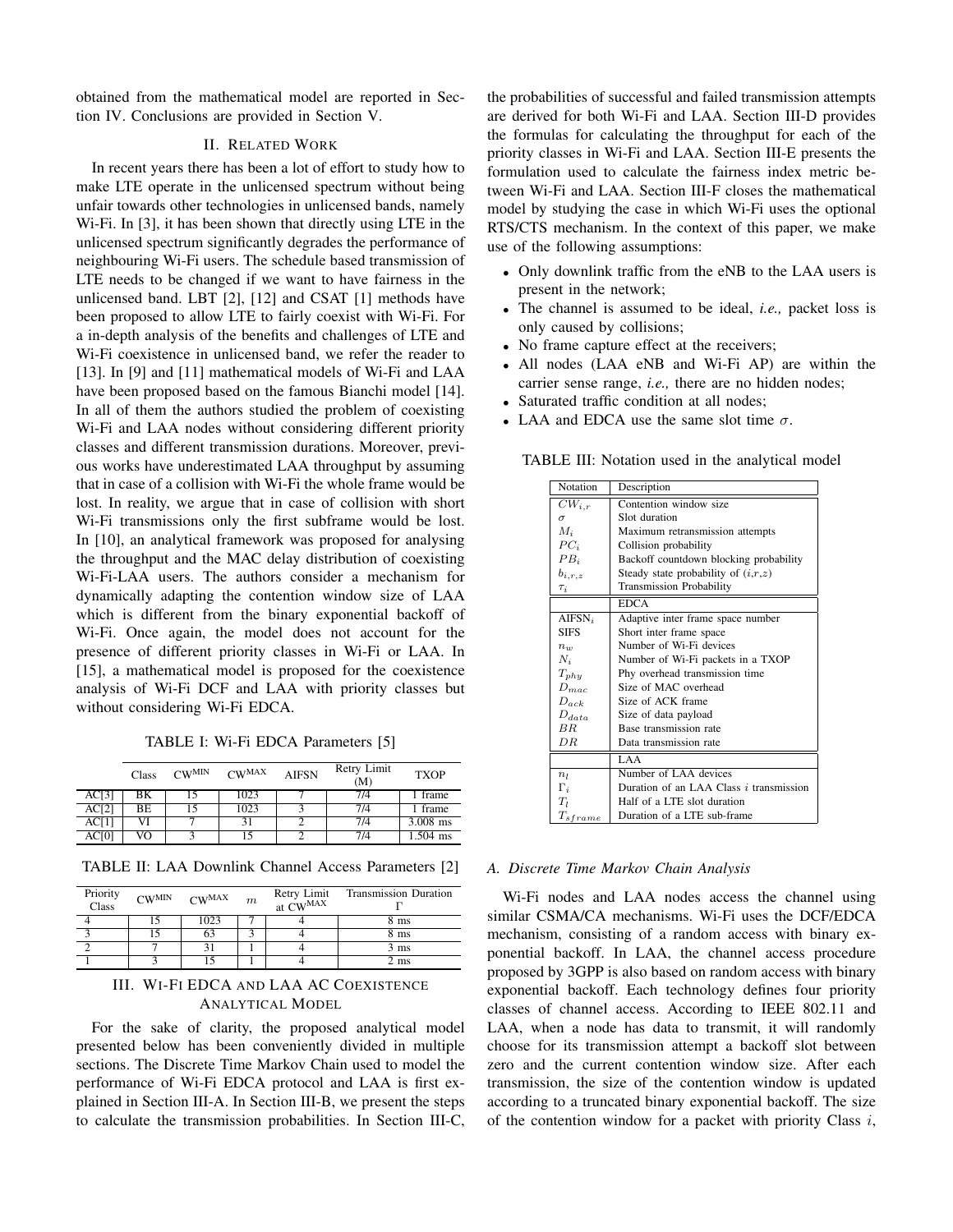

Fig. 1: DTMC model for Wi-Fi EDCA and LAA LBT.

after experiencing  $r$  unsuccessfully transmission attempts is

$$
CW_{i,r} = min\left\{2^r \cdot CW_i^{MIN}, CW_i^{MAX}\right\} \text{ for } r = 0, \dots, M_i,
$$

where  $M_i$ , CW<sup>MAX</sup>, and CW<sup>MIN</sup> are respectively the maximum number of retransmissions, the maximum and minimum contention window size for priority Class  $i$ . After sensing the medium as busy, both Wi-Fi and LAA prescribes that each priority class senses an idle medium for different time before decrementing its backoff counter. In EDCA, this sensing time is called the Arbitration Inter Frame Space (AIFS), given by  $AIFS_i = SIFS + AIFSN_i \cdot \sigma$ , where, SIFS is the Short Inter Frame Space,  $\sigma$  is the slot time and AIFSN is the AIFS number, given in Table I. In LAA the same concept is called Defer Duration  $T_d$ , given by  $T_d = T_f + (m_i + 1) \cdot \sigma$ , where,  $m_i$  and  $T_f$ , given in Table II, are respectively the equivalent in LAA of the AIFSN and SIFS of Wi-Fi. According to 3GPP, the slot time  $\sigma$  is common to both Wi-Fi and LAA and the duration of an SIFS and  $T_f$  are equal. Once a node has gained access to the channel the amount of time available for the communication depends on the priority of the class. In IEEE 802.11, this time is called a transmission opportunity (TXOP). Similarly, in LAA we have the maximum transmission time of the carrier signal  $(\Gamma_i)$ . The values of these parameters are shown in Table I and II.

To study the performances of Wi-Fi EDCA mechanism and the Listen Before Talk (LBT) mechanism of LAA, we use a 3-dimensional Discrete Time Markov Chain (DTMC) similar to the one used in [16], from which the unsaturated states were removed. The DTMC showed in Fig. 1 can capture the behaviour of both Wi-Fi and LAA nodes in saturation condition.

A generic state of the DTMC is identified by the 3-tuple  $(i, r, z)$ , index i, identifies the priority class of the message; r, the number of retransmission attempts;  $z$  the value of the backoff counter. The transition probabilities between the states of the DTMC in Fig. 1 are given by

$$
\begin{cases}\nP(i, 0, z|i, r, 0) = \frac{(1 - PC_i)}{CW_{i,0}} & \text{for } 0 \le z \le CW_{i,0} - 1 \\
P(i, 0, z|i, M_i, 0) = \frac{1}{CW_{i,0}} & \text{for } 0 \le z \le CW_{i,0} - 1 \\
P(i, r, z - 1|i, r, z) = 1 - PB_i & \text{for } 1 \le z \le CW_{i,r} - 1 \\
P(i, r + 1, z|i, r, 0) = \frac{PC_i}{CW_{i,r+1}} & \text{for } 0 \le z \le CW_{i,r+1} - 1 \\
(1)\n\end{cases}
$$

for  $0 \le r \le M_i - 1$ . Where  $PC_i$  and  $PB_i$  are respectively the collision probability and the backoff freezing probability for priority Class i. Let  $b_{i,r,z}$  be the stationary probability for the state  $(i, r, z)$ . From the analysis of the DTMC, we obtain the following system of equations

$$
\begin{cases}\nb_{i,0,0} = b_{i,M_i,0} + (1 - PC_i) \sum_{r=0}^{M_i - 1} b_{i,r,0} \\
b_{i,r,0} = (PC_i)^r b_{i,0,0} \\
b_{i,r,z} = \frac{CW_{i,r} - z}{CW_{i,r}} \frac{b_{i,r,0}}{1 - PB_i}\n\end{cases}
$$
\n(2)

The normalization property of the DTMC gives:

$$
\sum_{r=0}^{M_i} b_{i,r,0} + \sum_{r=0}^{M_i} \sum_{z=1}^{CW_{i,r}-1} b_{i,r,z} = 1.
$$
 (3)

By solving the system of equations of  $(2)$  and  $(3)$ , we can obtain the expression of the transmission probability of a Class i as

$$
\tau_i = \sum_{r=0}^{M_i} b_{i,r,0}.\tag{4}
$$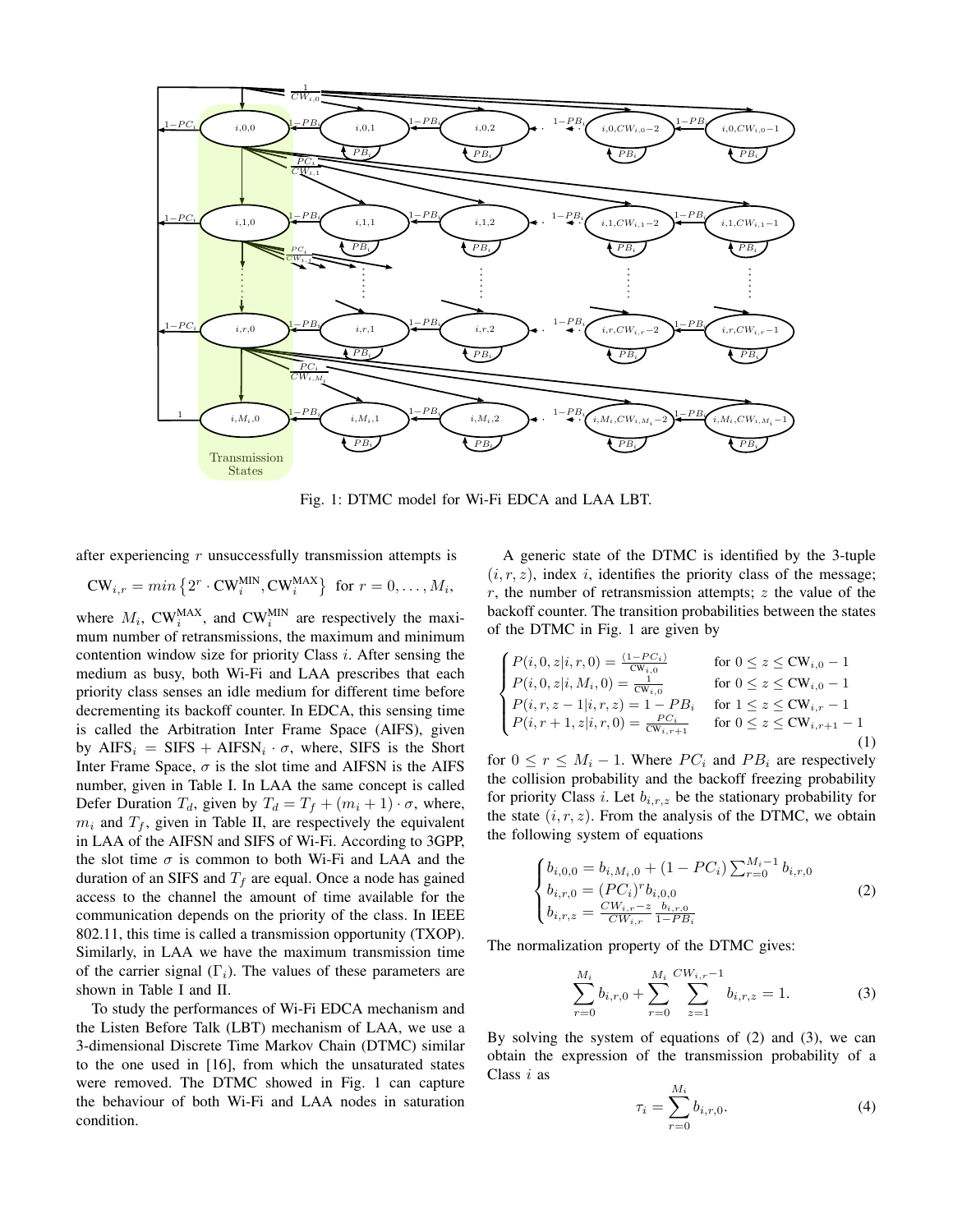#### *B. Wi-Fi and LAA Transmission Probabilities*

The transmission probabilities of Wi-Fi  $(\tau_i^w)$  and LAA  $(\tau_i^l)$ calculated using (4) are expressed in term of  $PC<sub>i</sub>$  and  $PB<sub>i</sub>$ . To find the probabilities of various events on the shared channel, we exploit the independence of Wi-Fi and LAA transmission probabilities. From here on, we assume that higher priority classes have a smaller index i, that is, when writing  $j \geq i$ with  $j, i = 0, \ldots, 3$ , we include any class of lower or equal priority than *i*. For a given Wi-Fi or LAA node, transmitting data of Class  $i$ , the collision probability in a time slot is the probability that at least one other node transmits in the same timeslot (External Collision) or the same node has a higher priority data, scheduled for transmission in the same timeslot (Internal Collision). The collision probability of a Wi-Fi node, transmitting traffic of Class  $i$ , is given by

$$
PC_i^w = 1 - \left(1 - \sum_{k=0}^3 \tau_k^l\right)^{n_l} \prod_{j \ge i} \left(1 - \tau_j^w\right)^{n_w - 1} \prod_{s < i} \left(1 - \tau_s^w\right)^{n_w} \tag{5}
$$

The collision probability of an LAA node, transmitting traffic of Class  $i$ , is given by

$$
PC_i^l = 1 - \left[ (1 - P_{\text{fc}}) + P_{\text{fc}} \left( 1 - \sum_{k=0}^3 \tau_k^w \right)^{n_w} \right] \times \prod_{j \ge i} \left( 1 - \tau_j^l \right)^{n_l - 1} \prod_{s < i} \left( 1 - \tau_s^l \right)^{n_l} . \tag{6}
$$

Where  $n_w$  and  $n_l$  are respectively the number of Wi-Fi and LAA nodes. In LAA, data transmissions are always aligned to 0.5 ms of LAA time slot boundaries [4]. After following LBT, when an LAA node gain access to the channel, it transmits a reservation signal to reserve the channel (*i.e.,* with the sole purpose of preventing other nodes from transmitting) till the slot boundary after which LAA can transmit the actual signal. In such case, sometimes a Wi-Fi packet may collide with the LAA reservation signal. Thus in  $(6)$ ,  $P_{\text{fc}}$  is the probability that a collision between Wi-Fi and LAA occurs before the start of an LAA time slot (*i.e,* before actual LAA data signal transmission).  $P_{\text{fc}}$  is equal to the ratio between a Wi-Fi packet transmission time and LAA slot time (*i.e.,* 0.5 ms).

For a given Wi-Fi or LAA node transmitting data of Class *i*, the backoff countdown blocking probability is the probability that the node will not decrease its backoff counter because the medium is sensed busy. This probability depends on the duration of the Clear Channel Assessment (CCA) time defined by Wi-Fi and LAA standards. Let  $x \in \{w, l\}$  the index indicating the Radio Access Technology (RAT) of the node, *i.e.*, Wi-Fi (w) or an LAA (*l*). With  $\overline{x}$ , we indicate the complement of x (*i.e.* if  $x = w$ ,  $\overline{x} = l$  and vice versa). Let  $\text{CCA}_i^x$  be the number of slots that a node with RAT x transmitting Class  $i$  traffic, has to sense the channel before start decrementing the backoff counter.

$$
CCAxi =\begin{cases} \text{AIFSN}_{i} & \text{for } x = w, \\ m_{i} + 1 & \text{for } x = l. \end{cases}
$$
 (7)

Let  $CCA_{\text{min}}$  be the minimum number of slots of CCA among Wi-Fi and LAA priority classes,  $CCA_{min} = min{CCA_i^x}$ . According to [16], the backoff countdown blocking probability  $PB_i^x$  is given by

$$
PB_i^x = 1 - \left[ \left( 1 - \sum_{k=0}^3 \tau_k^{\overline{x}} \right)^{n_{\overline{x}}} \left( 1 - \tau_i^x \right)^{n_x - 1} \times \prod_{j=0, j \neq i}^3 \left( 1 - \tau_j^x \right)^{n_x} \right]^{CCA_i^x - CCA_{\min} + 1} .
$$
 (8)

where  $n_x$  and  $\tau^x$  are respectively the total number of nodes and the transmission probability of RAT  $x$ . Combining (4), (5), (6), and (8), we obtain a non-linear system of equations that can be solved using numerical methods for  $\tau_i^w$ ,  $\tau_i^l$ ,  $PC_i^w$ ,  $PC_i^l$ ,  $PB_i^w$ , and  $PB_i^l$ .

### *C. Average Duration of a Contention Slot*

To calculate the throughput of Wi-Fi and LAA in a coexistence scenario, we are first required to calculate the success and collision probabilities in a contention slot. Depending on the number of nodes transmitting, a contention slot can contain one of the following events: a) an idle slot; b) a successful transmission; c) a collision. Successful transmission and collision events can be subdivided according to the class and RAT that causes them.

Idle Slot: The probability that the medium is idle, is the probability that no Wi-Fi or LAA node transmits

$$
P_{\text{idle}} = \left(1 - \sum_{i=0}^{3} \tau_i^w\right)^{n_w} \left(1 - \sum_{i=0}^{3} \tau_i^l\right)^{n_l}.
$$
 (9)

Successful Transmission: The probability of successful transmission in a contention slot is the probability that only one node accesses the channel. For a node with RAT  $x$  and Class  $i$ , the probability of successful transmission is given by:

$$
PS_i^x = n_x \tau_i^x \left( 1 - \sum_{k=0}^3 \tau_k^x \right) \prod_{j \ge i}^{n_x} \left( 1 - \tau_j^x \right)^{n_x - 1} \prod_{s < i} \left( 1 - \tau_s^x \right)^{n_x} \tag{10}
$$

.

Collision: A contention slot contains a collision if there are more than one node transmitting. According to the RAT and priority class of the transmitting nodes causing the collision, different amount of channel time is wasted. In a collision involving only Wi-Fi transmissions, the wasted channel time is equal to the transmission time of the first frame in a TXOP. Whereas in LAA, the wasted channel time depends on the maximum transmission time of the carrier signal of the classes involved in the collision. We identify four types of collisions each with different time duration: the collision between Wi-Fi transmissions ( $PC^{ww}$ ), the collision between LAA and Wi-Fi  $(PC<sup>wl</sup>)$ , the collision between LAA transmissions of the same priority class  $(PC^{l_i l_i})$ , and the collision between LAA transmission of different priority classes  $(PC^{l_i l_j}).$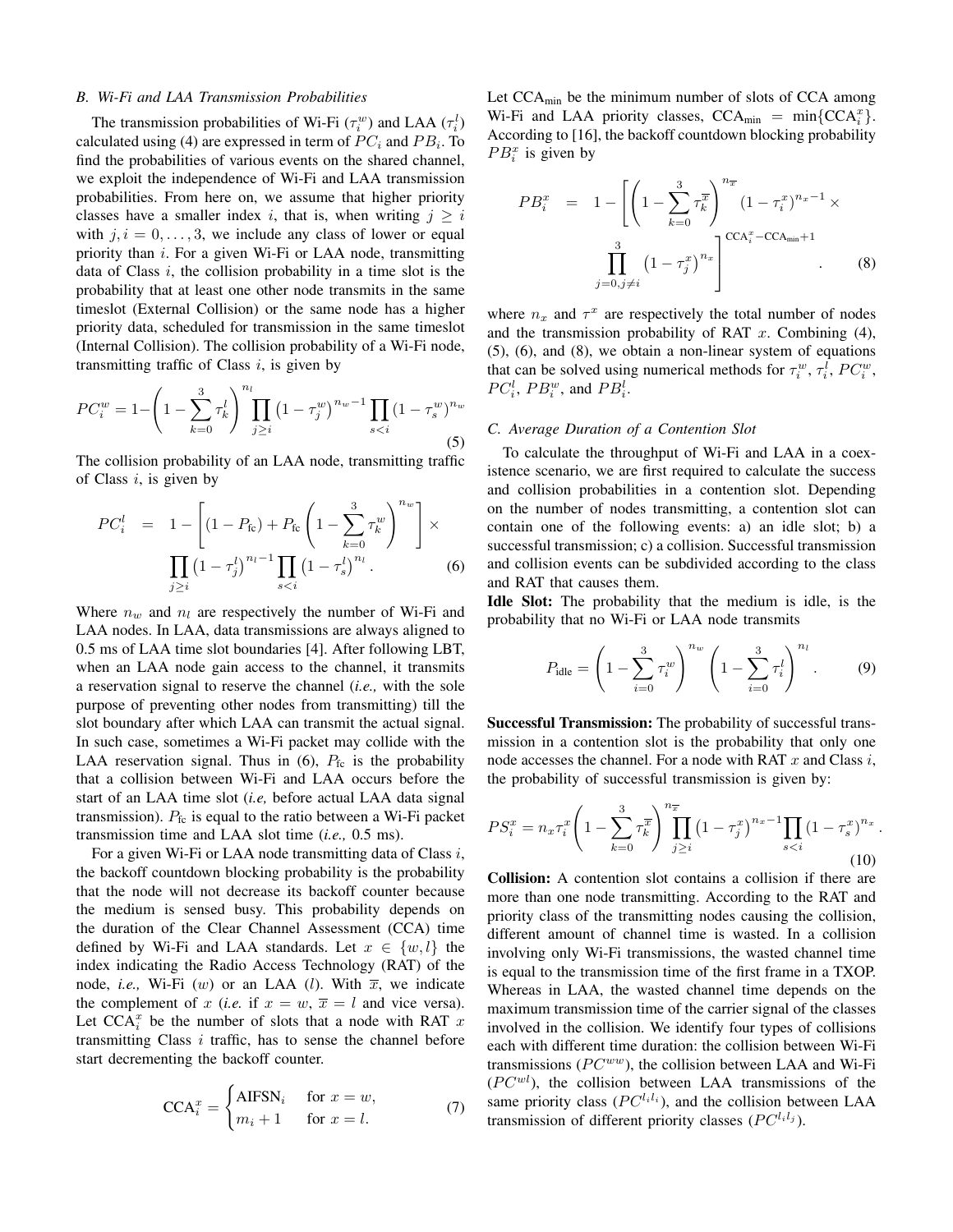The probability of a collision involving only Wi-Fi nodes is given by

$$
PC^{ww} = \left(1 - \sum_{i=0}^{3} \tau_i^l\right)^{n_l} \left[1 - \left(1 - \sum_{i=0}^{3} \tau_i^w\right)^{n_w}\right]
$$

$$
-n_w \sum_{i=0}^{3} \tau_i^w \left(1 - \sum_{i=0}^{3} \tau_i^w\right)^{n_w - 1}\right], \quad (11)
$$

where the first term is the probability that there are no LAA transmissions and the second term is the probability that there are at least two Wi-Fi transmissions. The probability of a collision involving one or more Wi-Fi transmissions and one LAA transmission of Class  $i$  is given by

$$
PC^{wl_i} = \left[1 - \left(1 - \sum_{k=0}^{3} \tau_k^w \right)^{n_w}\right] \times n_l \tau_i^l \prod_{j \ge i} \left(1 - \tau_j^l\right)^{n_l - 1} \prod_{s < i} \left(1 - \tau_s^l\right)^{n_l} . \tag{12}
$$

where the first term is the probability of at least one Wi-Fi transmission and the second term is the probability of having one LAA Class i transmission. The collision probability between two or more LAA Class  $i$  transmissions is given by

$$
PC^{l_i l_i} = \sum_{k=2}^{n_l} {n_l \choose k} (\tau_i^l)^k \prod_{j < i} (1 - \tau_j^l)^k \times \left[ \sum_{s < i} \left( \tau_s^l \prod_{p < s} (1 - \tau_p^l) \right) + \prod_{u=0}^3 (1 - \tau_u^l) \right]^{n_l - k} \tag{13}
$$

 $PC^{l_i l_i}$  is calculated as the probability of having two or more transmissions from LAA Class  $i$  and no transmissions from LAA with priority class less than  $i$ . The probability of a collision involving two or more LAA transmissions of Class  $i$ and one LAA transmission of Class j (with  $i < j$ ) is given by

$$
PC^{l_i l_j} = \sum_{k=1}^{n_l - 1} {n_l \choose k} (\tau_i^l)^k \prod_{s < i} (1 - \tau_s^l)^k (n_l - k) \tau_j^l \prod_{u < j} (1 - \tau_u^l)
$$
\n
$$
\times \left( \sum_{t < i} \left[ \tau_t^l \prod_{p < t-1} (1 - \tau_p^l) \right] + \prod_{v=0}^3 (1 - \tau_v^l) \right)^{n_l - k - 1} (14)
$$

The average duration of a contention slot  $T_{cs}$  is calculated by multiplying the probability of each event (9)-(14) by their channel occupancy as given below.

$$
T_{cs} = \sum_{i=0}^{3} PS_{i}^{w} (min [AIFS_{i}] + T_{s}^{w} \cdot N_{i} - SIFS)
$$
  
+ 
$$
\sum_{k=0}^{3} (PS_{k}^{l} + PC^{wl_{k}} + PC^{l_{k}l_{k}}) \cdot (\Gamma_{k} + T_{l})
$$
  
+ 
$$
\sum_{j=0}^{2} PC^{l_{3}l_{j}} \cdot (\Gamma_{3} + T_{l}) + \sum_{s=0}^{1} PC^{l_{2}l_{s}} \cdot (\Gamma_{2} + T_{l})
$$
  
+ 
$$
PC^{l_{1}l_{0}} \cdot (\Gamma_{1} + T_{l}) + PC^{ww} \cdot T_{c}^{ww} + P_{idle} \sigma, (15)
$$

where,  $N_i$  is the number of Wi-Fi frames transmitted in the TXOP of traffic Class *i*;  $T_s^w$  and  $T_c^{ww}$  are respectively the time durations of a successful and colliding Wi-Fi transmissions, given by

$$
T_s^w = T_{phy} + \frac{D_{\text{mac}}}{BR} + \frac{D_{\text{data}}}{DR} + 2 \cdot \text{SIFS} + \frac{D_{\text{ack}}}{BR}; (16)
$$
  

$$
T_c^{ww} = min \left[ \text{SIFS} + \sigma \text{AIFSN}_i \right] + T_{phy} + \frac{D_{\text{mac}}}{BR}
$$

$$
+\frac{D_{\text{data}}}{DR} + \text{ACK}_{\text{Timeout}};\tag{17}
$$

where  $T_{phy}$  is the physical layer overhead;  $D_{\text{mac}}$ ,  $D_{\text{data}}$  and  $D_{\text{ack}}$  are respectively the size of the mac header, data payload, and ack frame;  $DR$  and  $BR$  are the data and base transmission rates. In (15), the parameter  $\Gamma_i$  is the maximum duration of an LAA transmission of Class i (*i.e.,* the LAA equivalent of the Wi-Fi TXOP).  $T_l$  is the average delay between the time at which an LAA station gains access to the channel using the CSMA/CA mechanism and the beginning of an LAA time slot.

# *D. Throughput of Wi-Fi and LAA in a Coexistence Scenario*

For both Wi-Fi and LAA, the throughput can be calculated as the ratio between the average duration of a successful transmission and the average duration of the contention slot  $T_{cs}$ . In the case of Wi-Fi, a collision causes the first packet of a TXOP to be lost. Without an acknowledgment, the transmitting station starts the backoff process before the end of its TXOP. Hence, the only event which results in the transmission of data is a successful transmission  $PS_i^w$ . The throughput of Class  $i$  of Wi-Fi is given by

$$
Th_i^w = \frac{PS_i^w N_i \frac{D_{\text{data}}}{DR}}{T_{\text{cs}}}.
$$
\n(18)

In the case of LAA, a collision causes the sub-frames which overlap in time with the Wi-Fi transmission to be lost. Each sub-frame comprises of 14 OFDM symbols of which we assume that the first one only carries control information. The throughput of LAA for Class  $i$  is given by

$$
Th_i^l = \frac{13}{14} \frac{1}{T_{cs}} \left[ PS_i^l \Gamma_i + PC_i^{wl} (\Gamma_i - P_{\text{fc}} \cdot T_{\text{frame}}) + \sum_{k < i} PC_i^{l_i l_k} (\Gamma_i - \Gamma_k) \right],\tag{19}
$$

where  $T_{\text{sfname}}$  is the duration of an LTE sub-frame, and  $P_{\text{fc}}$ is the probability that a Wi-Fi transmission causes the first sub-frame to be lost.

#### *E. Fairness Calculation*

To measure the throughput fairness between Wi-Fi and LAA, we use Jain's Fairness Index. Jain's Fairness Index is defined as:

$$
\mathcal{J}(x_1, x_2, \dots, x_n) = \frac{\left(\sum_{k=1}^n x_i\right)^2}{n \cdot \sum_{k=1}^n x_i^2},\tag{20}
$$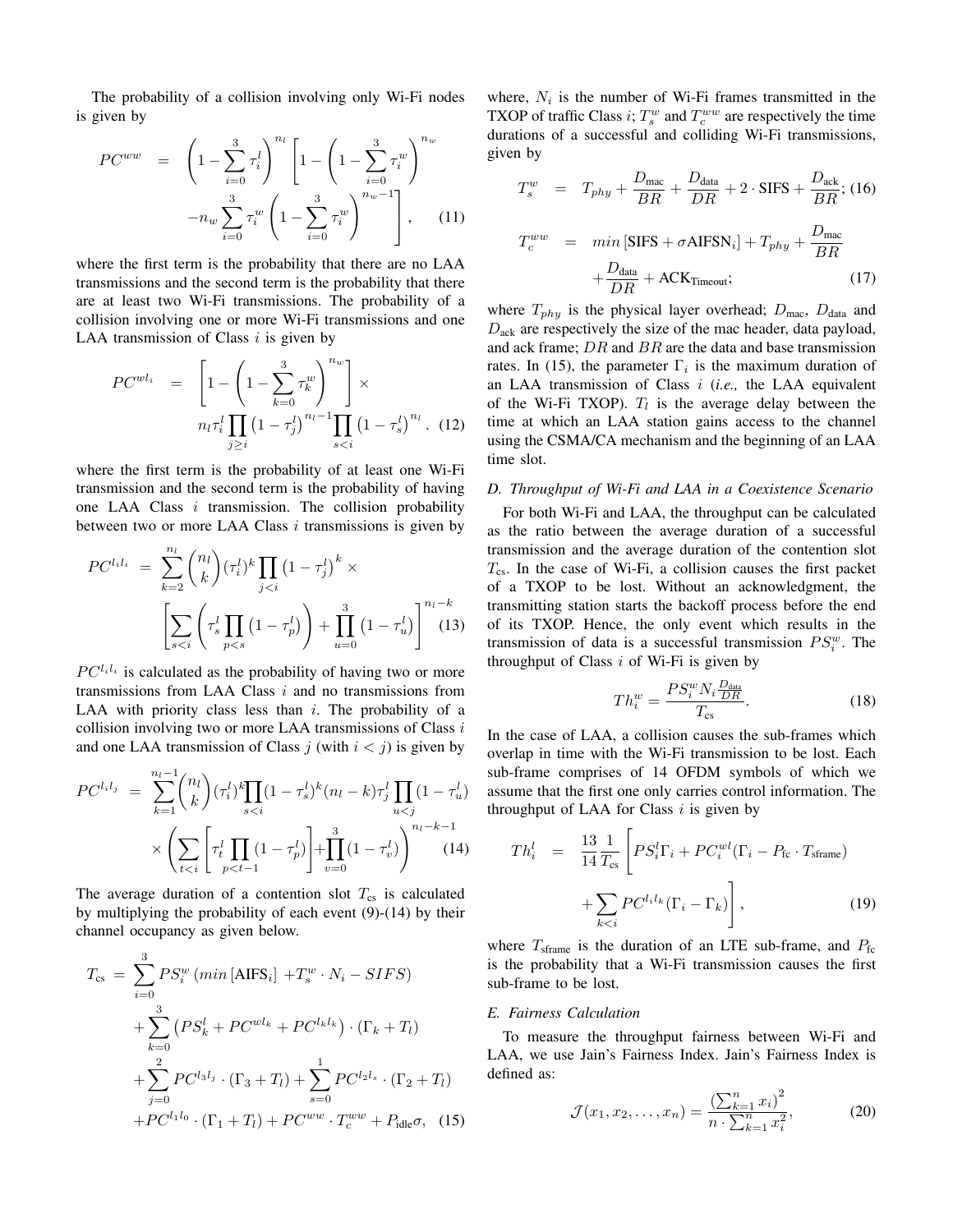

Fig. 2: LAA and Wi-Fi coexistence performance with priority classes,  $n_w = n_l = N/2$ , where N is the total number of nodes in the network).

where  $x_i$  is the ratio between the actual throughput and the optimal throughput. We define the fair throughput  $Th<sub>f</sub>$ , as the normalized Wi-Fi throughput when LAA is not present. We want to measure the difference in the normalized throughput of the Wi-Fi nodes before and after half of the Wi-Fi nodes are replaced with LAA nodes of same type and same traffic. To achieve the desired fairness, the normalized throughput of Wi-Fi after the substitution should be greater or equal to the normalized throughput before the substitution. That is, the performance of Wi-Fi nodes should not be negatively impacted by the introduction of LAA nodes more than if the LAA nodes were communicating using Wi-Fi.

Let  $x_1$  be the ratio between the normalized throughput of Wi-Fi when LAA is not present and the fair throughout  $Th_f$ ; in which case  $x_1 = 1$ . After replacing half of the Wi-Fi nodes with equivalent LAA nodes, let  $x_2$  be the ratio between the normalized throughput of Wi-Fi and the fair throughput  $Th<sub>f</sub>$ . We can calculate Jain's Fairness Index as

$$
\mathcal{J}(x_1, x_2) = \frac{(x_1 + x_2)^2}{2 \cdot (x_1^2 + x_2^2)} = \frac{(1 + x_2)^2}{2 \cdot (1 + x_2^2)}
$$
(21)

# *F. Extension to Wi-Fi with RTS/CTS*

With few modifications, the proposed analytical model is adapted to cover the case in which Wi-Fi uses the RTS/CTS mechanism. For this, the following aspects of the model need to be modified:

- 1) The maximum number of retransmissions  $(M_i)$  for all Wi-Fi classes is increased to 7;
- 2)  $P_{fc}$ , the probability that a collision between Wi-Fi and LAA occurs before the beginning of an LAA slot is equal to the ratio of a RTS frame transmission time and an LTE slot time (0.5 ms).
- 3) The expressions for  $T_c^{ww}$  and  $T_E$  are given by (22) and (23);

$$
T_c^{ww} = min [SIFS + \sigma AIFSN_i] + T_{phy} + \frac{D_{rts}}{BR}
$$
  
+RTS<sub>Timeout</sub>. (22)

TABLE IV: Wi-Fi & LAA Parameters

| Wi-Fi parameters                   | <b>LAA Parameters</b>   |                     |              |
|------------------------------------|-------------------------|---------------------|--------------|
| <b>Parameter</b>                   | Value                   | <b>Parameter</b>    | <b>Value</b> |
| DR, BR                             | 54 Mbps, 6 Mbps         | Data Rate           | $70.2$ Mbps  |
| $\sigma$ , SIFS                    | $9 \mu s$ , 16 $\mu s$  | $\sigma$            | $9 \mu s$    |
| $D_{ack}, D_{mac}$                 | 112, 272 bits           |                     | $16 \mu s$   |
| $T_{phy}$ , ACK <sub>Timeout</sub> | $20 \mu s$ , 50 $\mu s$ | $I_{\text{sframe}}$ | 1ms          |
| $J_{data}$                         | 1470 bytes              | Tı                  | $0.25$ ms    |

$$
T_E = \sum_{i=0}^{3} PS_i^w \cdot \left( min \left[ SIFS + \sigma AIFSN_i \right] + T_{phy} + \frac{D_{rts}}{BR} + SIFS + T_{phy} + \frac{D_{cts}}{BR} + T_s^w \cdot N_i - SIFS \right)
$$
  
+ 
$$
\sum_{k=0}^{3} \left( PS_k^l + PC^{wl_k} + PC^{l_k l_k} \right) \cdot \left( \Gamma_k + T_l \right)
$$
  
+ 
$$
\sum_{j=0}^{2} PC^{l_3 l_j} \left( \Gamma_3 + T_l \right) + \sum_{r=0}^{1} PC^{l_2 l_r} \cdot \left( \Gamma_2 + T_l \right)
$$
  
+ PC^{l\_1 l\_0} \left( \Gamma\_1 + T\_l \right) + PC^{ww} \cdot T\_c^{ww} + P\_{idle} \sigma. \quad (23)

#### IV. PERFORMANCE EVALUATION

The proposed mathematical model is used to study the performance of both Wi-Fi and LAA priority classes. The Markov Chain model for EDCA on which our own proposed model is based was validated by means of simulations in [16]. The PHY and MAC layer parameters for Wi-Fi and LAA networks are reported in Table IV, while the EDCA and LAA class parameters are given in Table I and II, respectively.

Fig. 2a shows the collision probability of LAA and Wi-Fi priority classes. From the figure, we can clearly observe that the collision probability of LAA is always lower than Wi-Fi. This should not be very surprising as the collision probabilities calculated in (5) and (6) depend on the transmission probabilities  $\tau_i$  which are a function of the backoff parameters. Hence, for similar choice of backoff parameters, the collision probability of Wi-Fi and LAA would have also been similar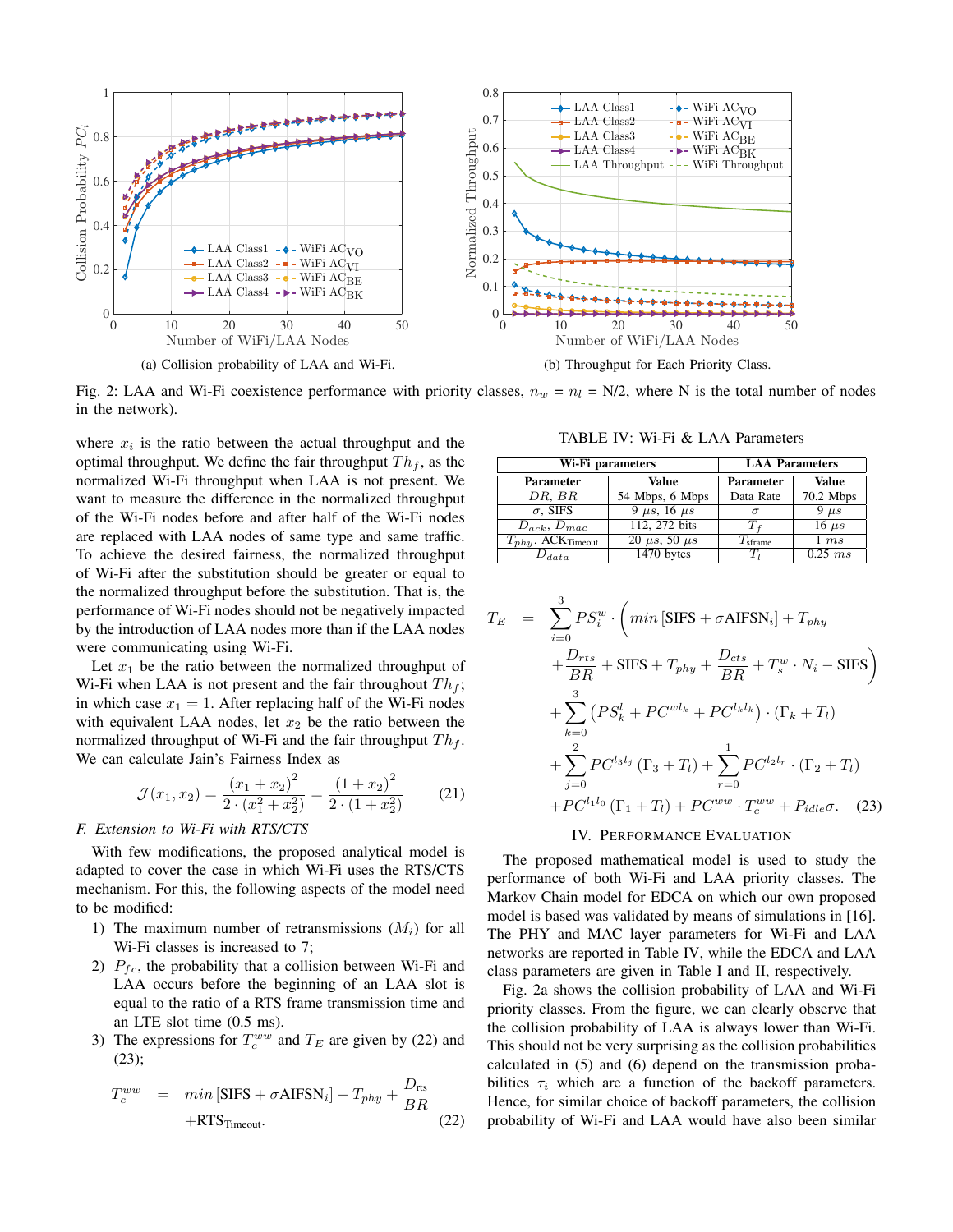

Fig. 3: LAA and Wi-Fi coexistence performance with RTS/CTS enabled,  $n_w = n_l = N/2$ , where N is the total number of nodes in the network).

if it was not for the fact that LAA transmissions are only affected on average by a fraction  $P_{\text{fc}}$  of the collisions with Wi-Fi.

Fig. 2b shows the normalized throughputs for each access category in LAA and Wi-Fi coexistence scenario. The behaviour of Wi-Fi access categories is as expected *i.e.,* higher priority classes have more throughput compared to lower priority classes. We note that for each priority class, Wi-Fi has lower throughput than LAA. The main reason for this is the way collisions are handled in Wi-Fi compared to LAA. In Wi-Fi, a collision causes the station to prematurely end the TXOP and thus refraining from transmitting any further frame; whereas LAA continues transmitting until the end of the transmission duration. This allows LAA to use the channel for longer time and successfully transmit some of its subframes even in case of a collision with Wi-Fi. Surprisingly, the throughput of LAA Class 1 is higher than Class 2 for medium to high load. Hence, the LAA access categories are not performing as expected *i.e.,* there is a priority inversion between Class 1 and Class 2 at high load. This behaviour can be explained by considering that for medium to high load the transmission probability of Class 1 is much higher than Class 2. Hence, there is a high probability of collision between two or more Class 1 transmissions, causing the complete loss of the data transmitted by Class 1, whereas a single Class 2 colliding with any number of Class 1 transmissions would still be able to successfully transmit 33% of its data. Finally, to check the fairness of LAA with Wi-Fi, we first considered only Wi-Fi nodes in the network (*i.e.* WW scenario) and then replaced 50% of Wi-Fi nodes with LAA nodes (*i.e.* WL scenario). From Fig. 4a, it is clear that the performance of Wi-Fi degrades when LAA nodes are introduced. The main reason for such behaviour is that the transmission duration of LAA is much longer than Wi-Fi. Furthermore, the collision of LAA with Wi-Fi causes the loss of all Wi-Fi data, whereas a portion of LAA data still successfully received as only the

first sub-frame is lost.

# *A. Coexistence with RTS/CTS Enabled in Wi-Fi*

The RTS/CTS can be optionally employed by Wi-Fi nodes to combat the effect of the hidden nodes problem. Given that in our system model, we assume that there are no hidden nodes, the benefit of using RTS/CTS is limited to a decrease in the duration of collisions. We modified the model as described in Section III-F to study the effects of the RTS/CTS on the fairness between Wi-Fi and LAA. Because of the small size of a RTS frame, the probability that a collision between a RTS frame and an LAA transmission occurs before the beginning of an LAA sub-frame is higher than if a larger data packet was transmitted. This leads to a decrease in the collision probability of LAA, clearly observed by comparing Fig. 3a to Fig. 2a. Comparing Fig. 4b to Fig. 4a, we see that when only Wi-Fi is present (*i.e.,* WW scenario), the RTS/CTS increases the throughput of Wi-Fi for large number of nodes. In the coexistence scenario (*i.e.,* LW scenario), using RTS/CTS does not increase the throughput of Wi-Fi nodes. If RTS/CTS is used with a number of Wi-Fi and LAA nodes above 20, the total throughput in scenario LW is lower than in WW.

#### *B. Impact of LAA Transmission Duration on Fairness*

Wi-Fi is mostly affected by a collision with LAA as it interrupts the transmission and loses the channel access opportunity, whereas LAA continues transmitting till the end of its transmission opportunity. This difference in behaviour results in a higher throughput of LAA compared to Wi-Fi and in poor performance of Wi-Fi in LAA - Wi-Fi scenario compared to Wi-Fi only scenario. Thus, to improve the fairness, we propose to reduce the LAA transmission duration for Class 1 and Class 2 to one millisecond. The Jain's fairness index with the regular and the proposed transmission duration are shown in Fig. 5. The throughput fairness of Wi-Fi is one for the case of only Wi-Fi nodes (*i.e.,* reference case) and it is reduced to an average of 0.84 for the case of Wi-Fi and LAA nodes. With